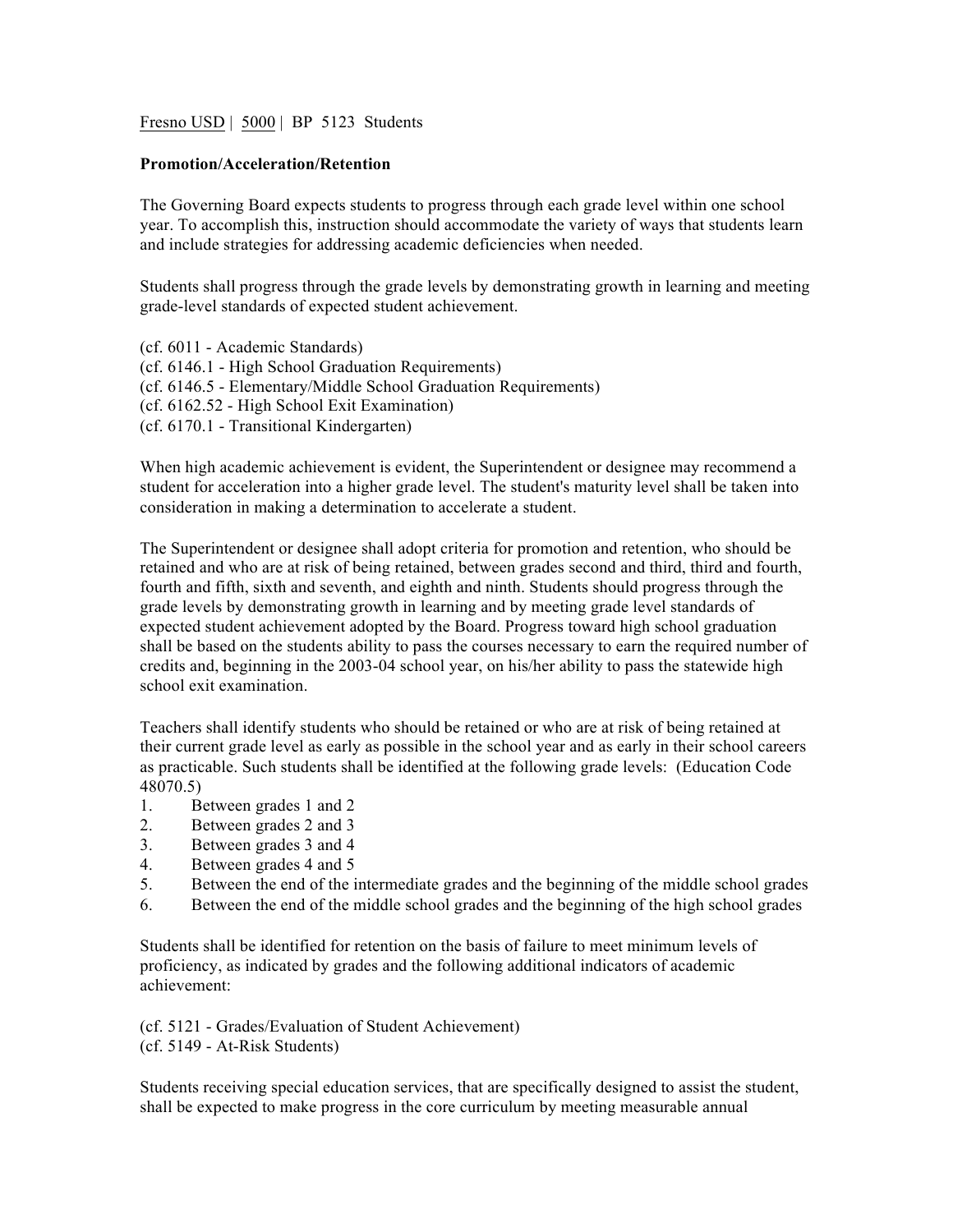Individualized Education Program goals, with stated measurement methods for each short-term objective. English learners shall be expected to make adequate yearly progress in learning English and in the content and performance standards of the core curriculum in compliance with programmatic requirements specified in the districts Master Plan for English Learners.

Students between grades 1 and 2 and 2 and 3 and grades 3 and 4 shall be identified primarily on the basis of their level of proficiency in reading. Proficiency in reading, English language arts and mathematics shall be the basis for identifying students between grades 4 and 5, between intermediate and middle school grades, and between middle school grades and high school grades. (Education Code 48070.5)

(cf. 6142.91 - Reading/Language Arts Instruction) (cf. 6142.92 - Mathematics Instruction)

If a student does not have a single regular classroom teacher, the Superintendent or designee shall specify which the teacher(s) responsible for the decision to promote or retain the students. (Education Code 48070.5)

The teacher's decision to promote or retain a student may be appealed in accordance with AR 5123 - Promotion/Acceleration/Retention.

When a student is recommended for retention, or identified as being at-risk for retention, specific interventions addressing individual student needs will be provided. The Superintendent or designee shall establish a process by which parents may exclude their child from participation in intervention.

(cf. 6176 - Weekend/Saturday Classes) (cf. 6177 - Summer Learning Programs) (cf. 6179 - Supplemental Instruction)

A student performing below the minimum standard set by the district shall be retained unless the regular classroom (teacher(s) determines in writing, with specific reasons and recommendations for other interventions, that retention is not the appropriate intervention. No final determination, regarding promotion or retention, will be made until an evaluation of the students success in the remediation program is discussed with parents by appropriate school personnel.

Parental notification shall be made as early in the school year as practical when a student is identified as being at risk for retention. The parent or guardian shall be provided the opportunity to consult with the teacher(s) responsible for the decision to promote or retain the student.

Legal Reference:

EDUCATION CODE 37252-37254.1 Supplemental instruction 41505-41508 Pupil Retention Block Grant 46300 Method of computing ADA 48010 Admittance to first grade 48011 Promotion/retention following one year of kindergarten 48070-48070.5 Promotion and retention 56345 Elements of individualized education plan